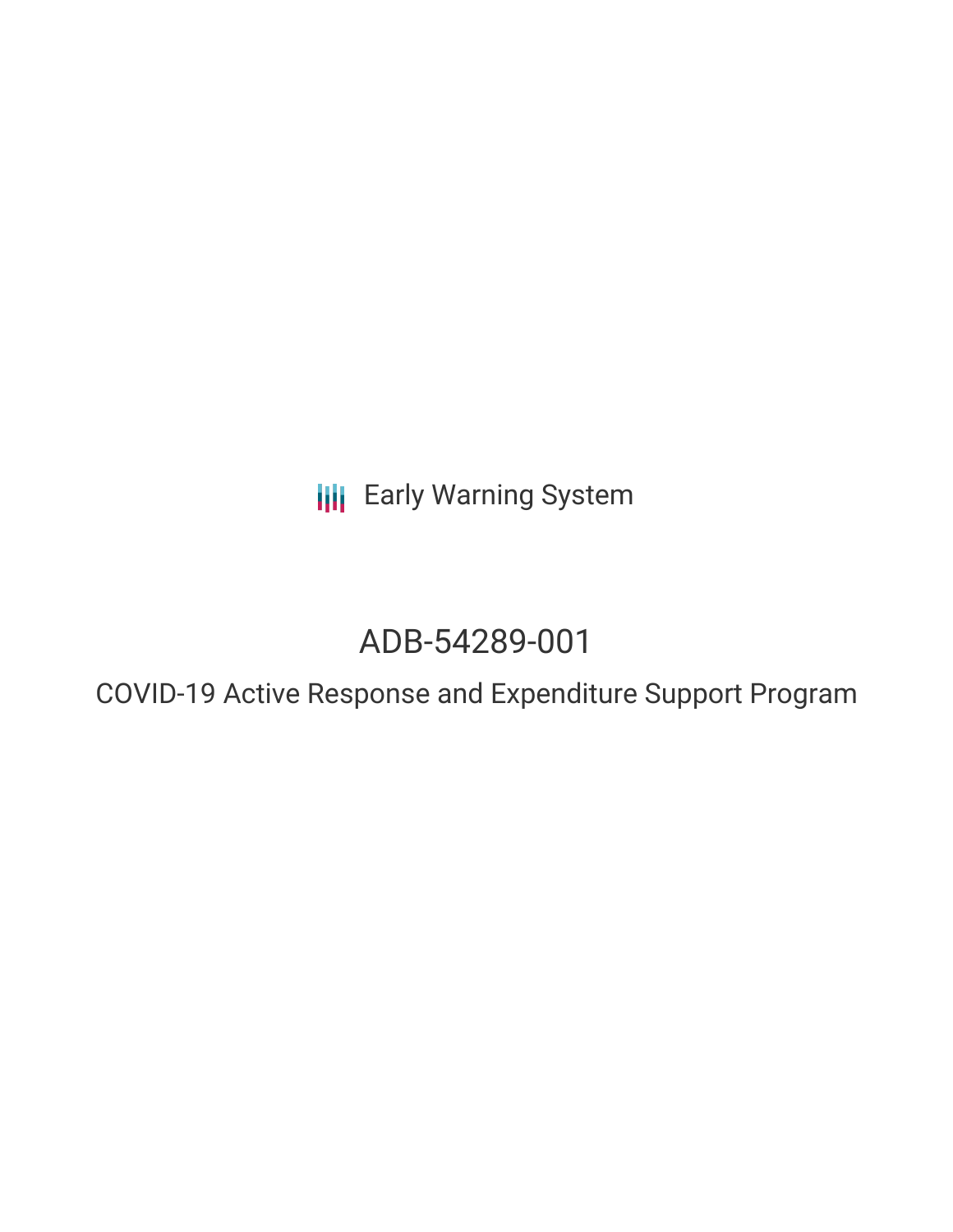

# **Quick Facts**

| <b>Countries</b>               | Cook Islands                             |
|--------------------------------|------------------------------------------|
| <b>Financial Institutions</b>  | Asian Development Bank (ADB)             |
| <b>Status</b>                  | Approved                                 |
| <b>Bank Risk Rating</b>        | C                                        |
| <b>Voting Date</b>             | 2020-11-24                               |
| <b>Borrower</b>                | Government of Cook Island                |
| <b>Sectors</b>                 | Education and Health, Law and Government |
| <b>Investment Type(s)</b>      | Grant, Loan                              |
| <b>Investment Amount (USD)</b> | \$20.00 million                          |
| <b>Loan Amount (USD)</b>       | \$20.00 million                          |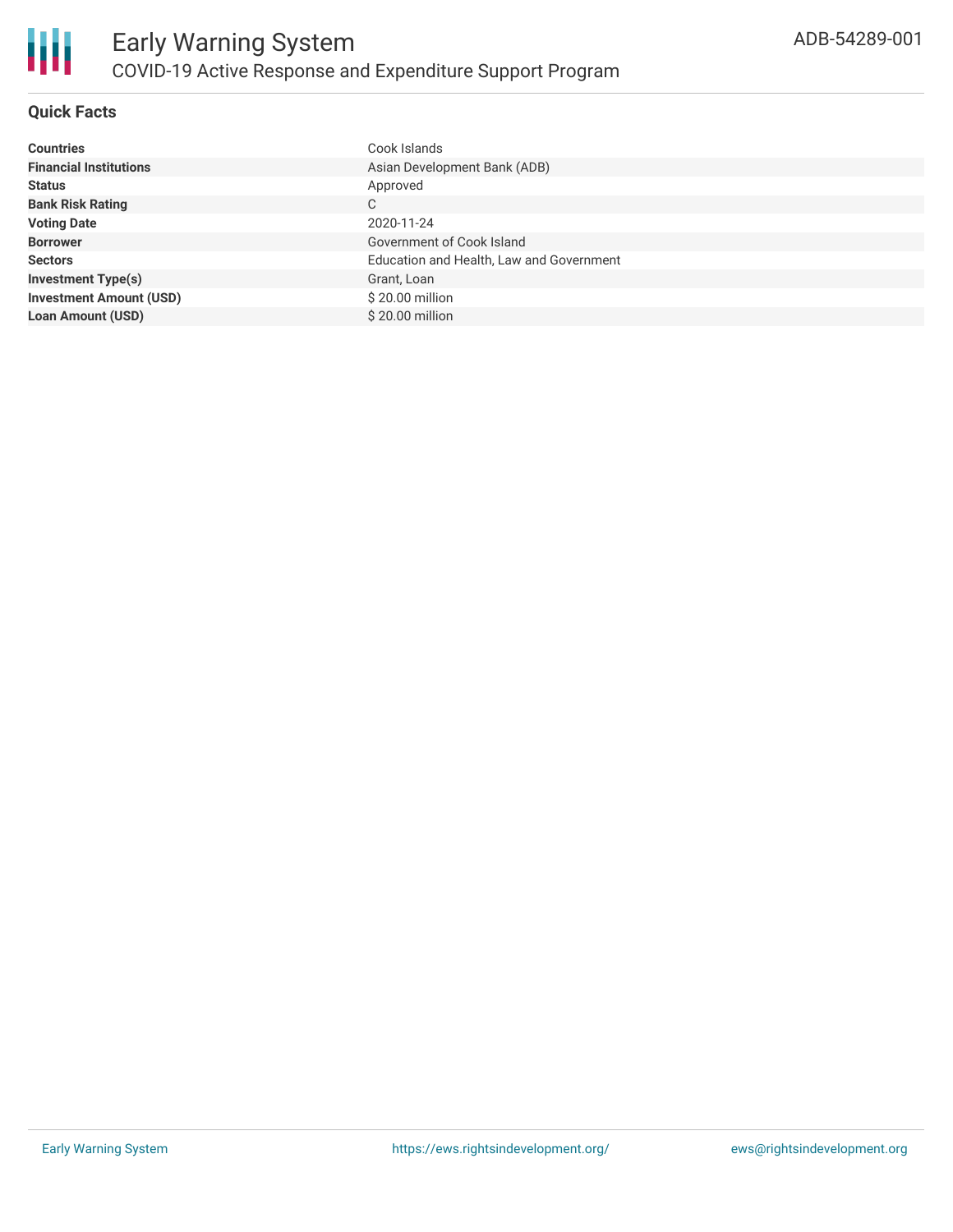

#### **Project Description**

The Cook Islands faces significant declines in international tourism and government revenue because of COVID-19. The program will help the government combat the entry and spread of COVID-19 and provide assistance to vulnerable groups, households, and businesses.

The Cook Islands consists of 15 islands with a land area of 67 square kilometers, spread across 2 million square kilometers of the South Pacific Ocean. Almost 80% of the population of 17,434 in 2020 resides in Rarotonga. The shift in economic structure toward tourism since the late 1990s has led to rapid development, with basic needs poverty falling from 28.4% in 2006 to 8.4% by 2016. The Cook Islands is one of the smallest and most remote nations in the Pacific Ocean, with high-cost structures and limited natural resources. The economy remains heavily dependent on international trade (including tourism); and future growth is hampered by disproportionately expensive public administration and infrastructure costs, a small population, and high exposure to disaster and climate risks. The Cook Islands is not a member of the International Monetary Fund (IMF) or the World Bank, so it has limited access to external support.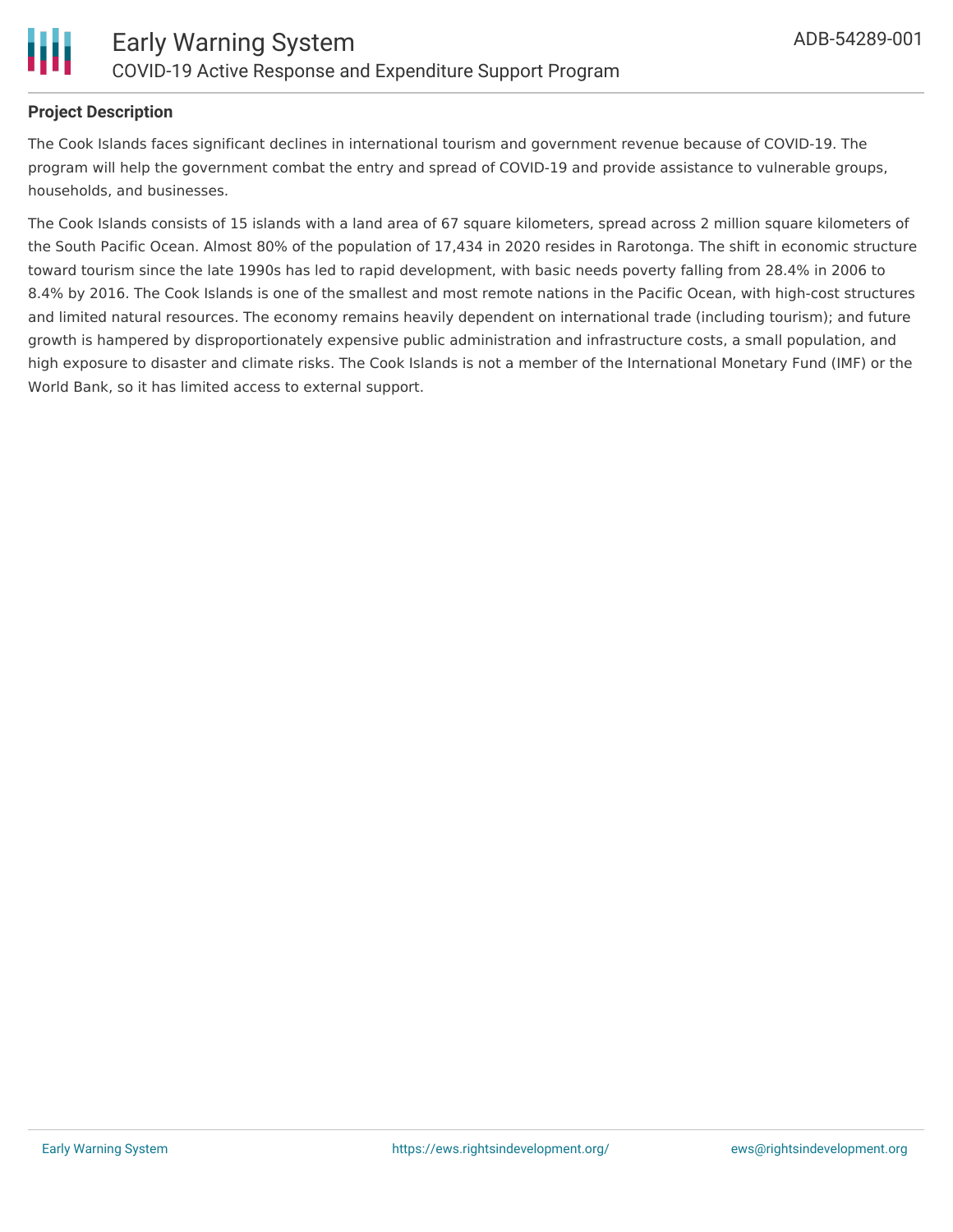

## **Investment Description**

Asian Development Bank (ADB)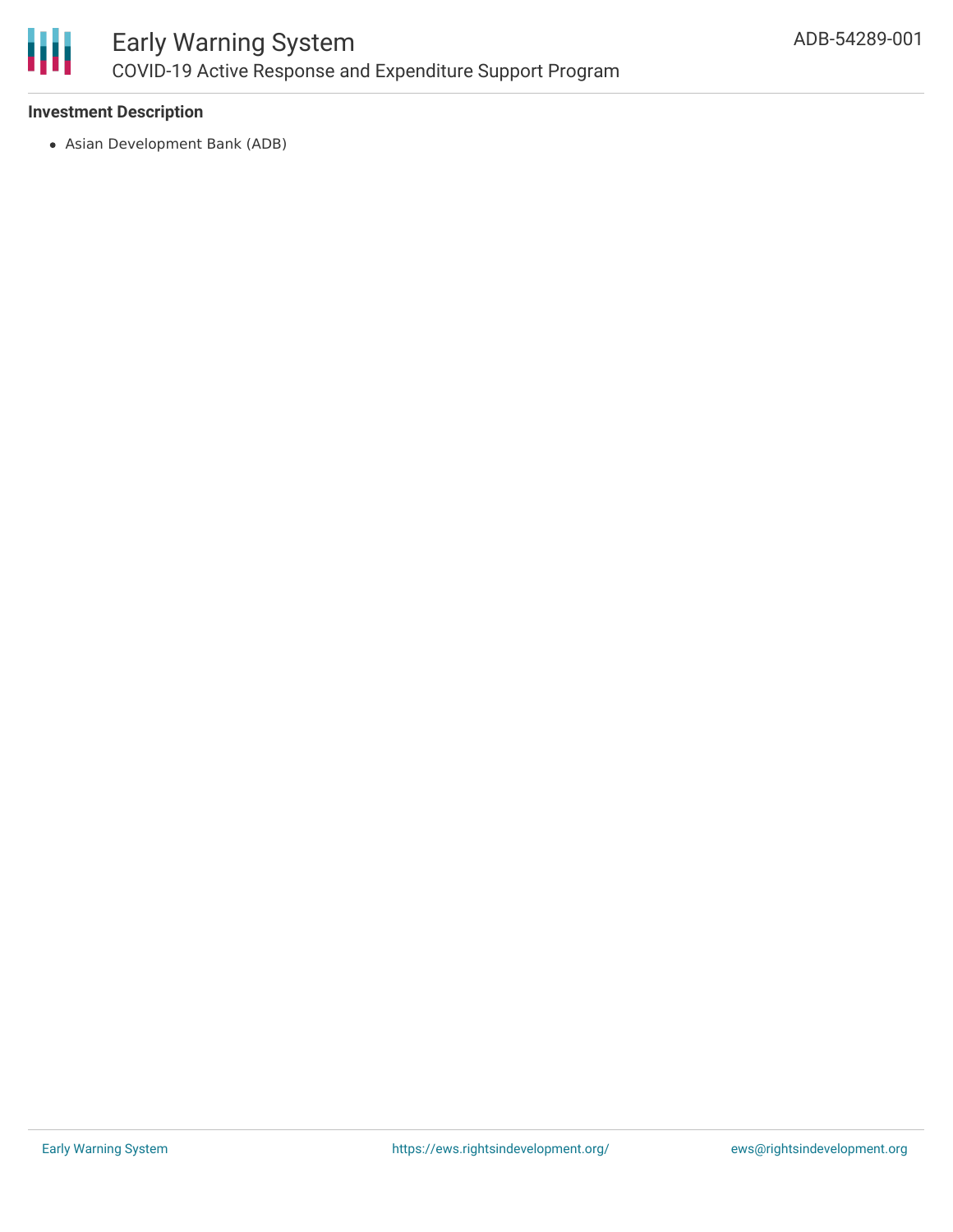# **Contact Information**

ADB Webb, James M. (Project Officer) Project contacts not available at the time of disclosure.

#### ACCESS TO INFORMATION

You can submit an information request for project information at: https://www.adb.org/forms/request-information-form

ADB has a two-stage appeals process for requesters who believe that ADB has denied their request for information in violation of its Access to Information Policy. You can learn more about filing an appeal at: https://www.adb.org/site/disclosure/appeals

## ACCOUNTABILITY MECHANISM OF ADB

The Accountability Mechanism is an independent complaint mechanism and fact-finding body for people who believe they are likely to be, or have been, adversely affected by an Asian Development Bank-financed project. If you submit a complaint to the Accountability Mechanism, they may investigate to assess whether the Asian Development Bank is following its own policies and procedures for preventing harm to people or the environment. You can learn more about the Accountability Mechanism and how to file a complaint at: http://www.adb.org/site/accountability-mechanism/main.